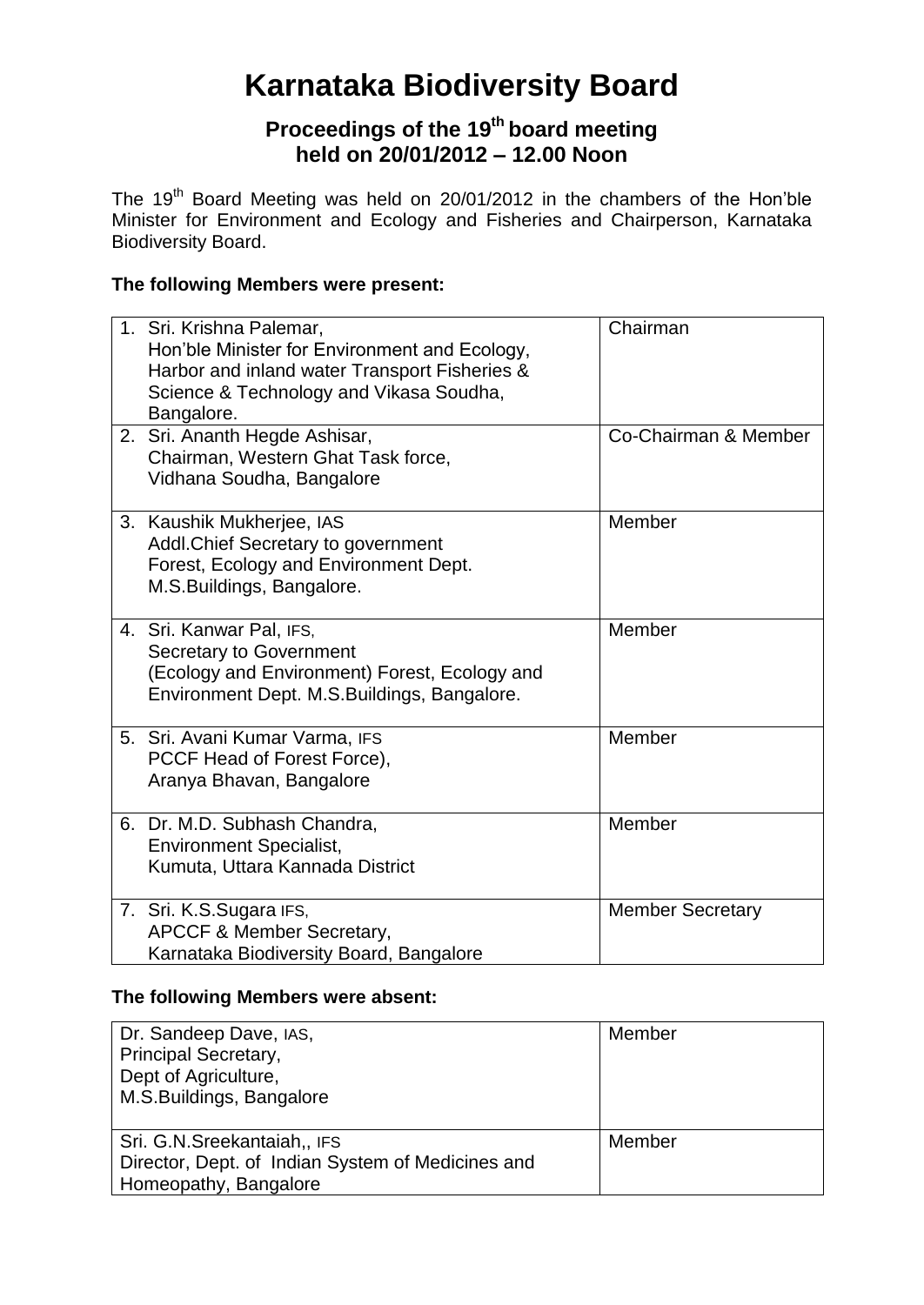## **Reading and recording of 18 th Board Meeting held on 14.09.2011**

Since there were no comments from the members, the proceedings of the 18<sup>th</sup> Board meeting were adopted.

#### **1. Discussions and Action taken on 18th Board Meeting proceedings (held on 14.09.2011)**

#### **8/11 – Providing suitable staff to Karnataka Biodiversity Board**

It was decided that efforts may be made to fill up all the vacancies in the Board. The Deputy Conservator of Forests, Social Forestry Division who are appointed as Nodal Officers in the respective districts shall be directed to pursue the matter assigned to them by the Board.

#### **10/1 – Establishment of Dry Zone Biodiversity Conservation site networks.**

Principal Chief Conservator of Forests (Head of Forest Force) informed the Board that directions have been issued to the concerned field officers in the matter. Progress report on raising RET species will be brought in the next meeting of the Board.

#### **12/22 – Protection of Mangroves.**

Principal Chief Conservator of Forests (Head of Forest Force) informed the Board that action will be taken to notify Mangrove patches as protected forest. PCCF (HoFF) is requested to pursue the proposals and furnish details in next meeting of the Board.

#### **13/6 – Declaring Ambargudda as Heritage Site**

The Board was informed that final notification declaring Ambargudda as Heritage Site has been issued by Government.

#### **13/11 – Bt. Brinjal – Bt. Crop**

The subject was deliberated and it was clarified that the subject comes under the purview of National Biodiversity Authority. Therefore it was resolved that it is for the National Biodiversity Authority to take necessary action at their end against institutions/companies regarding alleged violations of provisions under Biodiversity Act 2002.

#### **13/12 – Vegetation Mapping by Forest Survey of India**

The Board noted the report of PCCF(HoFF) regarding decrease in forest cover in some districts due to harvesting of mature plantations by MPM Ltd & KFDC Ltd and increase of forest cover in some districts due to afforestation by forest department.

#### **14/1 – Removal of some of the species from the purview of Section 40 of Biological Diversity Act 2002.**

The Principal Chief Conservator of Forests (Head of Forest Force) informed the Board that action taken a report on regulation of harvesting of *Cinnamomum species*  and method of extraction of *Curcuma angustifolia* will be brought in the next meeting of the Board.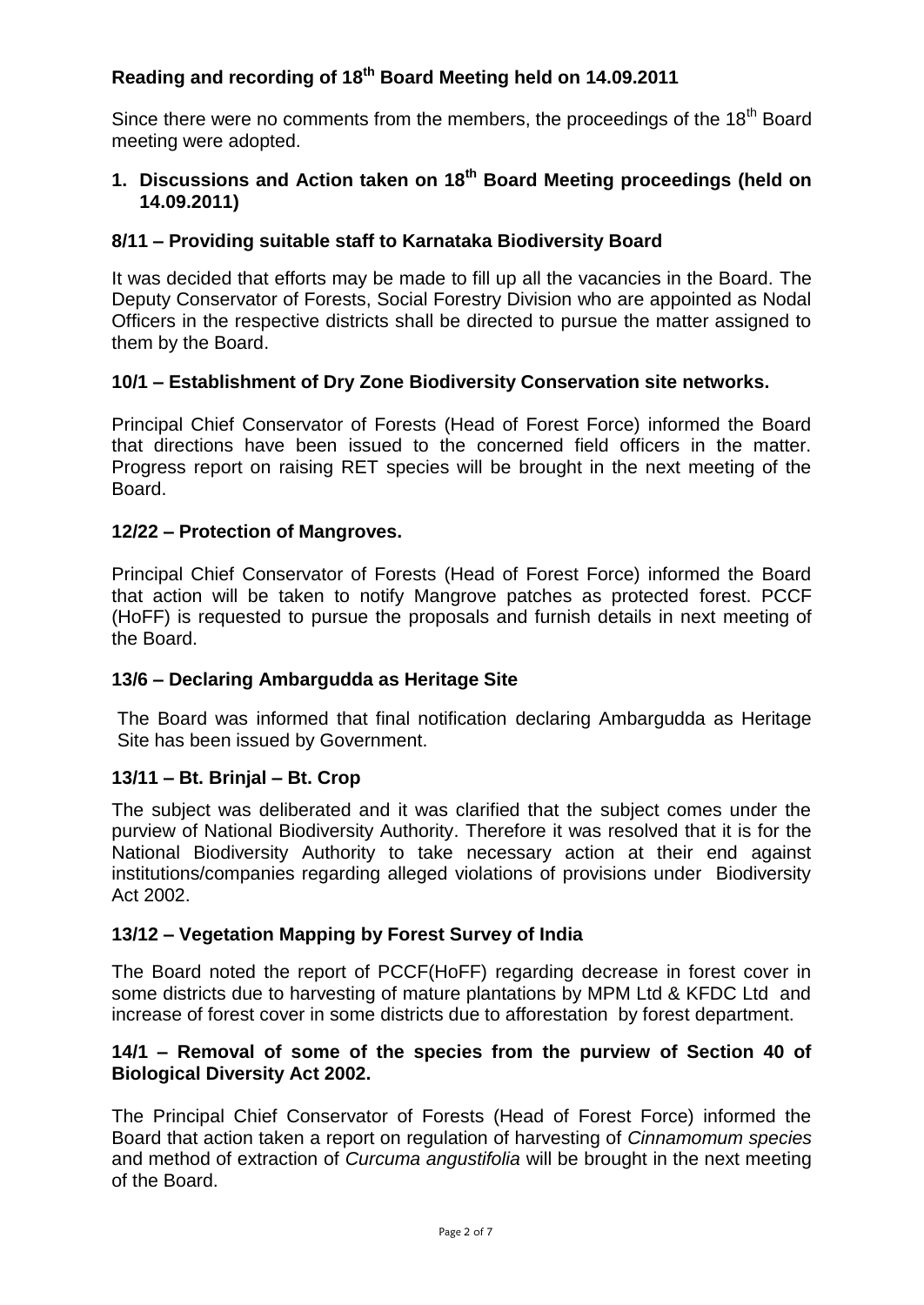#### **14/3– Declaring Heritage Sites.**

It was decided that the State Government would wait for the final disposal of PIL filed in the Hon'ble High Court of Karnataka for taking further action in the matter.

#### **14/4– Heritage Site Management Rules.**

It was decided to send draft Heritage Site Management Rules to Ministry of Environment and Forests for consultation as per section-37(2) of Biodiversity Act 2002.

#### **14/5– Declaring Heritage Trees.**

It was decided to send draft Heritage Tree Management Rules to Ministry of Environment and Forests for consultation as per section-37(2) of Biodiversity Act 2002.

#### **14/8– Protection of Estuaries.**

The Board was informed that the consent of individual stakeholders associated with Aghanashini and Kali river estuaries is essential for declaration of these sites as Biodiversity Heritage Sites. Additional Chief Secretary, Dept.of FEE suggested that the implications of declaration of Biodiversity Heritage Sites may be informed to the stakeholders before seeking their consent.

#### **14/9– Preparation of Documentary Film.**

The Board was informed that M/s Shramajeevi Agri Films has been awarded with the tender.

#### **14/10– Conference of Biodiversity Management Committees in Bangalore.**

The Principal Chief Conservator of Forests (Head of Forest Force) agreed to provide resources of Forest Department in organizing the Conference of Biodiversity Management Committees in Bangalore.

#### **14/11– Amendment to Karnataka Tree Preservation Act.**

The Principal Chief Conservator of Forests (Head of Forest Force) informed the Board that final view on the matter will be informed to the Board in the next meeting.

#### **14/13–Preparation of district level Action Plan on Biodiversity**

It was decided that a model guidelines for preparation of District level Action Plan on Biodiversity may be drafted by a Committee headed by Dr Ramakrishna with Dr. Subhash Chandran as member.

#### **14/14– Project proposal of Pilukula Nisarga Dhama Society (R)**

The board noted the action taken.

#### **14/16– Project proposal of Baseline profiling of Cultural-Heritage Biodiversity Resources in select Eco-zones of Karnataka**

The board noted the action taken.

#### **15/1– Declaration of Natural Heritage Site.**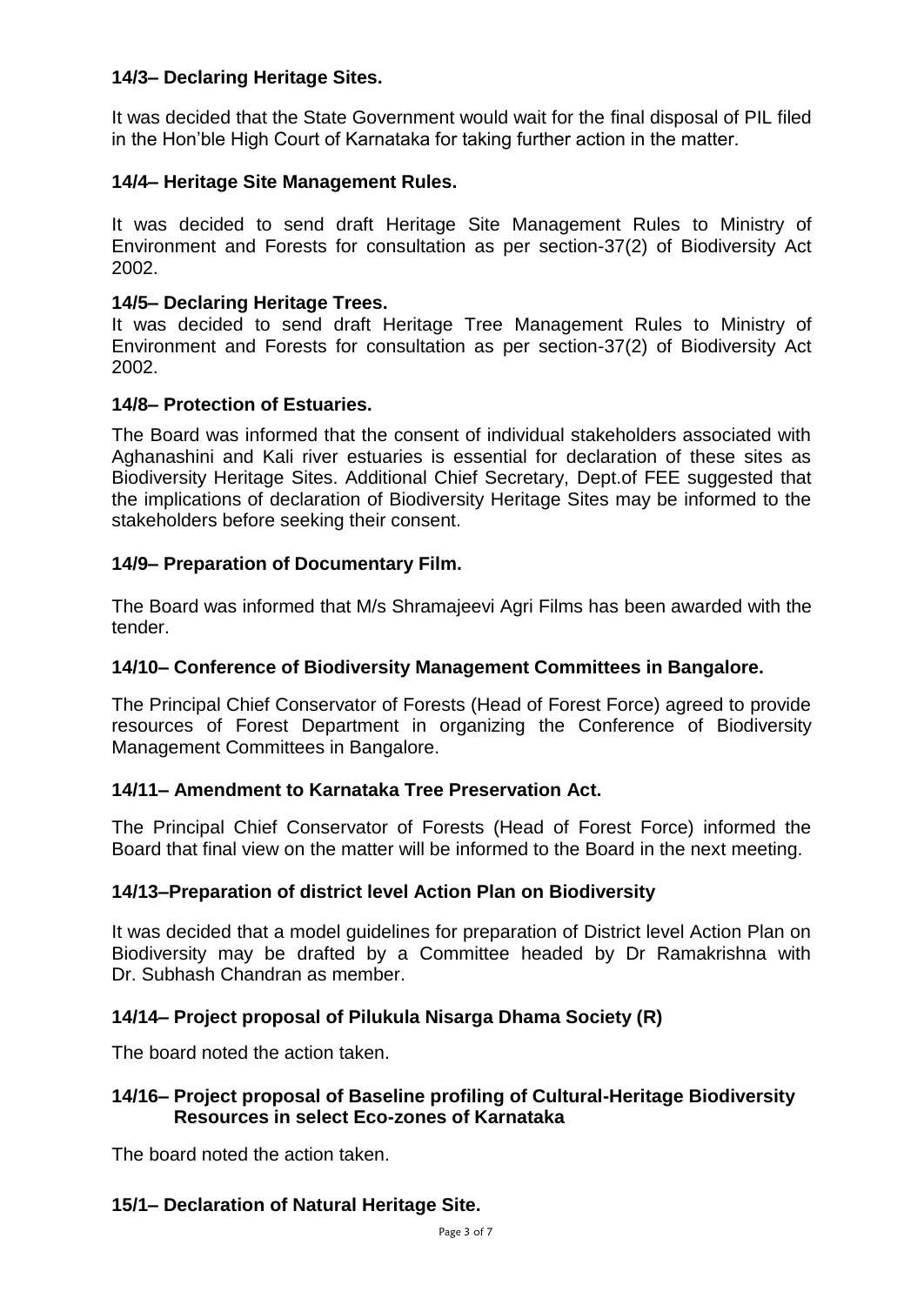The board noted the action taken.

#### **15/2– Declaration of Agro Biodiversity Heritage Site.**

It was decided to wait for the final report of the proposed Project on Conservation and Utilization of Deep water Rice Genetic Resources of the Varada River Course in the Western Ghats of Karnataka to be implemented by Dr. Mohan G. S, Junior Rice Breeder, Ponnampet.

#### **15/3– Declaration of some river patches as Heritage Site.**

Declaration of these river patches as Heritage Sites implies restrictions and prohibition on fishing thus affecting basic livelihood of local people and fishermen community. Hence it was resolved to drop the subject.

#### **15/10– Integrated ecological carrying capacity study of Uttara Kannada District.**

The Board agreed with the suggestions made by the Addl.Chief Secretary, Department of Forest, Ecology & Environment and directed that the project works be expedited and draft report must be submitted by Principal Investigator within the stipulated time.

#### **15/12– Declaration of Sri. Lakshmikantha swamy, Medicinal Eco-park, Devaragudda (Sri giri), Padmanabhanagar, Bangalore as heritage site.**

It was resolved to obtain the approval of BBMP and Urban Development Department for Declaration of Sri. Lakshmikantha swamy, Medicinal Eco-park, Devaragudda (Sri giri), Padmanabhanagar, Bangalore as heritage site as BBMP is the jurisdictional local body under Biodiversity Act 2002.

#### **16/1 Establishment of Dry Zone Biodiversity In-situ Conservation sites network**

The board was informed of the botanical survey work being done by CCNR-IAIM in 13 in situ conservation sites.

#### **16/3- Declaration of Mango Farm as Agro Biodiversity Heritage Site.**

It was decided to defer the matter till the outcome of the project "*Genetic diversity studies of the Mango plantation in Kirugavalu village of Malavalli taluk, Mandya district",* to be implemented by Dr.Nandini Associate Professor, GKVK, UAS, Bangalore.

#### **16/4 Project on Conservation and Utilization of Deep water Rice Genetic Resources of the Varada River Course in the Western Ghats of Karnataka.**

The Secretary (E&E) informed the Board that proposal is approved and communication is being issued to the Member Secretary.

#### **16/7 - Biodiversity Awareness programmes in Eco clubs established under NGC programme.**

It was resolved to take help of NGOs to select 100 Eco clubs formed in different high schools and pre-university colleges across the state by EMPRI, which is nodal agency in Karnataka state for the National Green Corps Programme of Central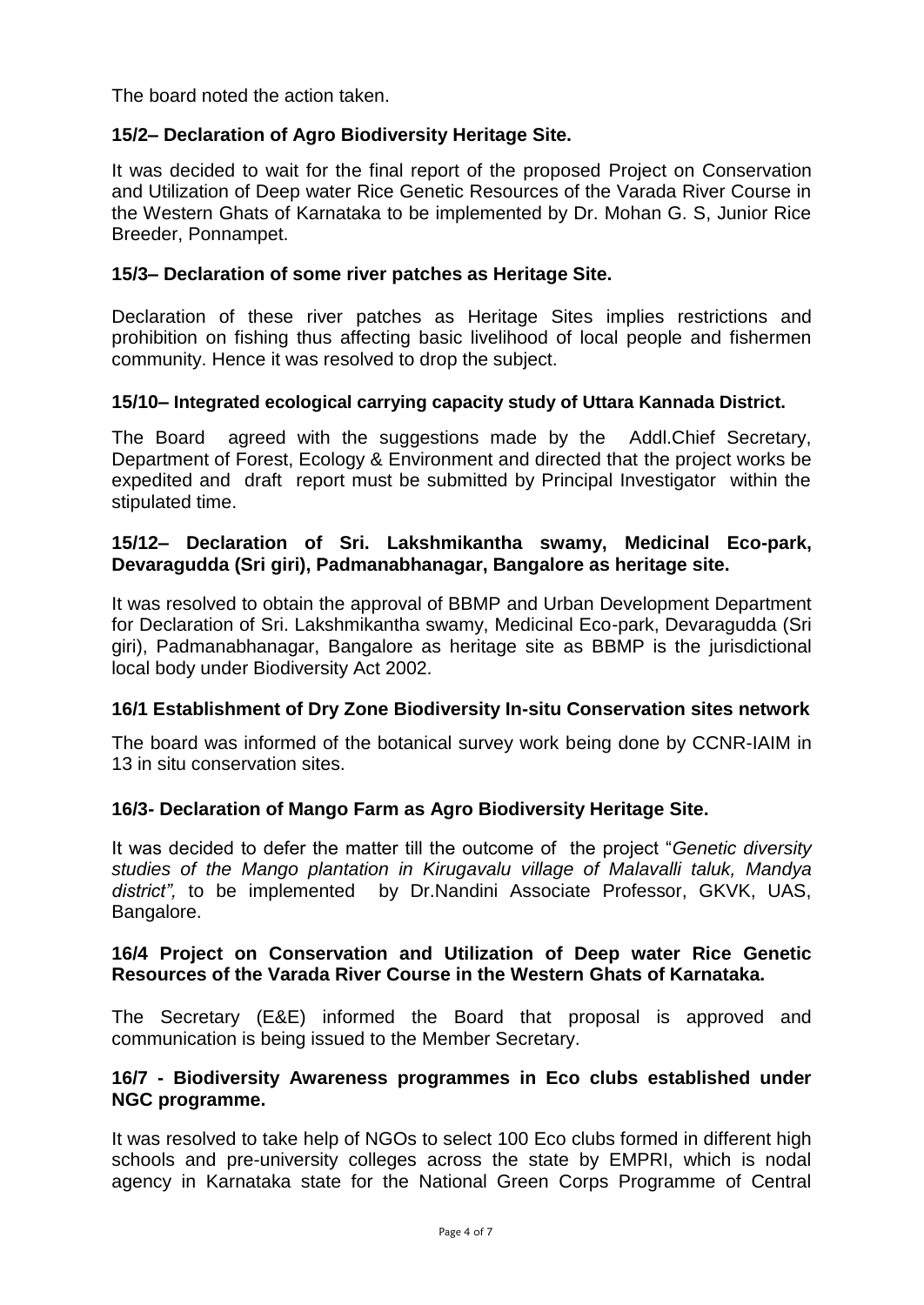Government and it was resolved to provide Rs.2500/- financial assistance to each eco club for conducting Biodiversity awareness programs in selected Eco-clubs.

#### **16/8- Providing incentives to owners of the Heritage trees.**

The Board agreed to provide onetime cash reward of Rs.5,000/- along with a plaque and a certificate depicting GPS coordinates of the Heritage Tree pending approval of Heritage Tree Management Rules.

#### **16/9- Providing financial assistance to BMCs for protection of Biodiversity Heritage Sites**

The Board was informed of the financial assistance of Rs.1.00 lakh provided to Balliganur BMC in Kadur taluk of Chikkamagalur district through deputy conservator of forests (Social Forestry) for Biodiversity conservation activities to be taken up in Hogarekhan Biodiversity Heritage Site.

#### **16/14 - Annual plan of operation for balance amount of Rs. 22.393 lakhs**

The Secretary (E&E) informed the Board that additional details have been asked by the Finance Department and same is being pursued.

#### **17/2 - Continuous absence of non-official member in Karnataka Biodiversity Board meetings.**

The Board welcomed the new non-official member Dr.Ramakrishna nominated in place of Dr.Sukumar.

#### **17/5 - Biodiversity Atlas**

The Board was informed of execution of MoU with ATREE, the project implementing agency and release of Rs.9.23 lakhs as first installment.

#### **17/6 – Proposal for training farmers and local communities**

The Board noted the action taken.

#### **18/3 Proposed seeds bill 2010 and enumeration of reservations on field trials of Bt. Maize.**

It was decided that as Agriculture Department is conducting workshops and seminars related to the seed Bill and there is no necessity to conduct a seminar separately by Karnataka Biodiversity Board.

#### **18/4 Providing financial assistance for Formation of Biodiversity Management Committees and Preparation of People's Biodiversity Registers.**

The Board noted the action taken.

#### **18/6 Financial support to Sahaja Samrudha NGO for Geographical indication (GI) of Rajamudi rice.**

The matter may be pursued with Dr.Vasanth Kumar, Additional secretary, Department of Agriculture, Bangalore.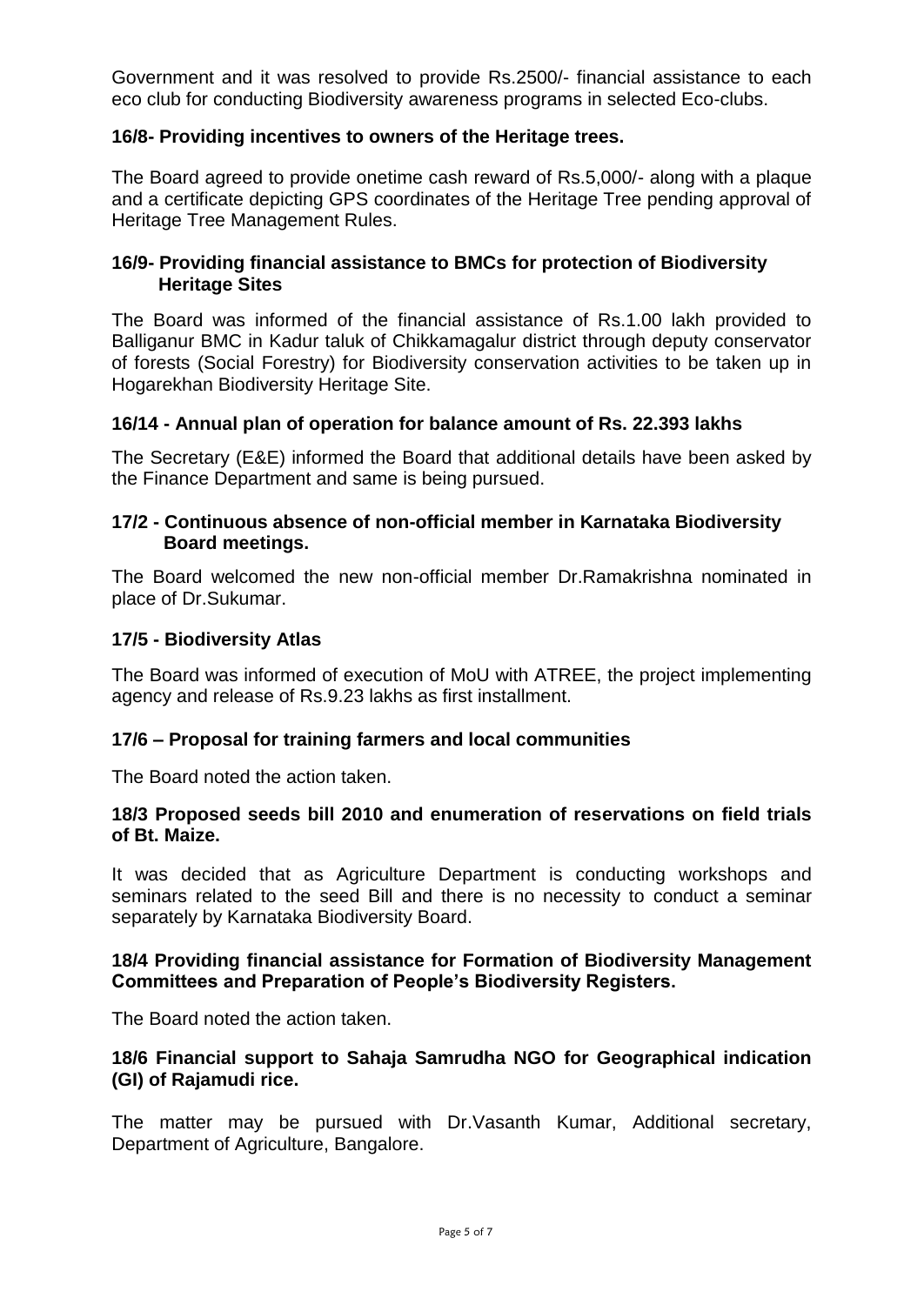#### **18/7 Project proposal on "Genetic diversity studies of the Mango plantation in Kirugavalu village of Malavalli taluk, Mandya district".**

It was resolved by Board that study project should be sanctioned by Member Secretary duly prescribing the terms of reference and the same should be placed in the next Board meeting.

#### **18/8 Project Proposal on "Integrated research into the Peculiar features and the Complex biodiversity of the Tamarind grove in Nallur – Devanahally taluk".**

The Board noted the action taken.

## **2. Agenda for 19th Board meeting**

#### **19/1 Biodiversity Awards**

It was resolved to review the existing system of awards by reducing the number of awards as below:-

- 1. Biodiversity general
- 2. Agro Biodiversity
- 3. Award to a woman who has made outstanding contribution in conservation of biodiversity.
- 4. Award to best Biodiversity Management Committee.

Revised proposal along with proforma and guidelines should be placed before in the next meeting.

#### **19/2** - **Translation of People's Biodiversity Register into Kannada language.**

The Board approved proposal for translation PBRs into Kannada language @ Rs. 5,000/- per PBR.

#### **19/3- Biodiversity Awards for best documentary films on biodiversity.**

The Board approved the proposal for giving an award to a Best film on Biodiversity which creates awareness among general public on biodiversity, its conservation, sustainable use of its components and benefit sharing. This agenda may be clubbed with agenda no.**19/1** above and considered accordingly.

#### **19/4 - Regular payment of Salary to Supporting staff of Karnataka Biodiversity Board.**

The Board did not approve the proposal for regular payment of salary to outsourced personnel directly from the Board due to legal complications that may arise in future. In case of complaints against the manpower agency, the said agency may be changed by the Member Secretary.

#### **19/5 - Purchase of a new vehicle for the Board.**

The Board approved the proposal for purchase of new Hyundai Verna Fluidic Petrol (VTVT 1.6) for use of Member Secretary and suitable proposal is sent to the Government for approval by the Finance Department.